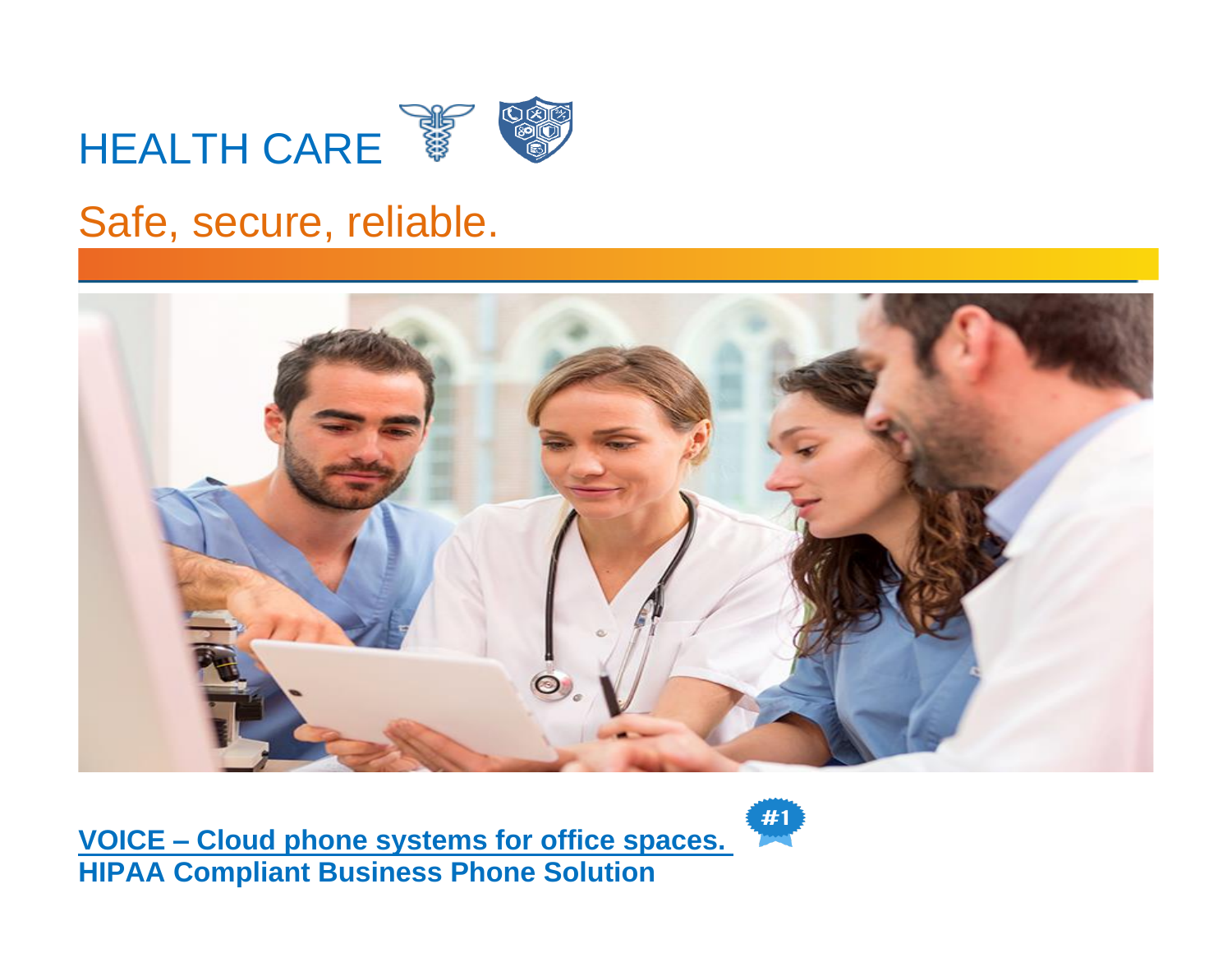When lives are on the line, secure, high quality communications tools can have a critical impact on achieving better patient outcomes. Norstar provides a cost-effective and flexible solution for your business communications. Simple, worry-free business communications.

No equipment to buy, manage or maintain. Norstar will provide all equipment and services as part of your low monthly service cost. Scale up or down according to your needs. Leave the management and maintenance to us. Enable doctors, technicians and staff to collaborate instantly among themselves and with patients via secure chat, text, screen sharing, and audio and video conferencing. With Norstar Unified communications, your staff can easily find all files, calls, messages, and colleagues in one place, keeping your staff focused on what matters.

Provide remote consultations and share x-rays from desktop, tablet and smartphone devices with Unified Communications and enjoy Features, such as virtual receptionists, flexible call routing options and call recording among many others. Norstar Desktop is a powerful collaboration tool that combines all of your business communications in to a simple and easy to use application. Norstar Desktop provides:

- Internal Instant Messaging The Audio Conferencing
- Integrated Softphone Personal Presence
- Unified Communications Call Control
- 

• Video calling Speech-to-Text Voicemail

#### **Norstar delivers the most cost-effective, reliable, feature-filled business communications solution.**

No equipment to buy, manage or maintain. Norstar will provide all equipment and services as part of your low monthly service cost.

Premium features include: Unlimited local and long distance, video calling, SMS texting, instant messaging, mobility, presence, Voicemail to Email, Hunt Groups, Auto Attendant and one-click conferencing plus many more features (50 Total) integrated into a single application. Norstar Healthcare Solution is a HIPAA compliant VoIP solution for medical providers.

Need to video conference together with your partner in another office, your patient, and your staff? Norstar Unified Communications does that. You get video conferencing, screen share, and instant messaging & presence in a single app.

- [Cloud communications](https://www.norstartelecom.com/voice/unified-communications/) (with 50+ features) mean one phone number, always available service, and the ability to keep working over your remote device
- Your [Norstar](https://www.norstartelecom.com/voice/unified-communications/) UCaaS phone number works on your desk-phone, mobile phone, and tablet. No need to give out more than one number anymore, or manage multiple voicemail boxes.
- Office receptionists can manage and route incoming calls for a work group or the whole office. Or, your office can rely on an [automated receptionist](https://www.norstartelecom.com/voice/hosted-pbx/features/) (auto attendant).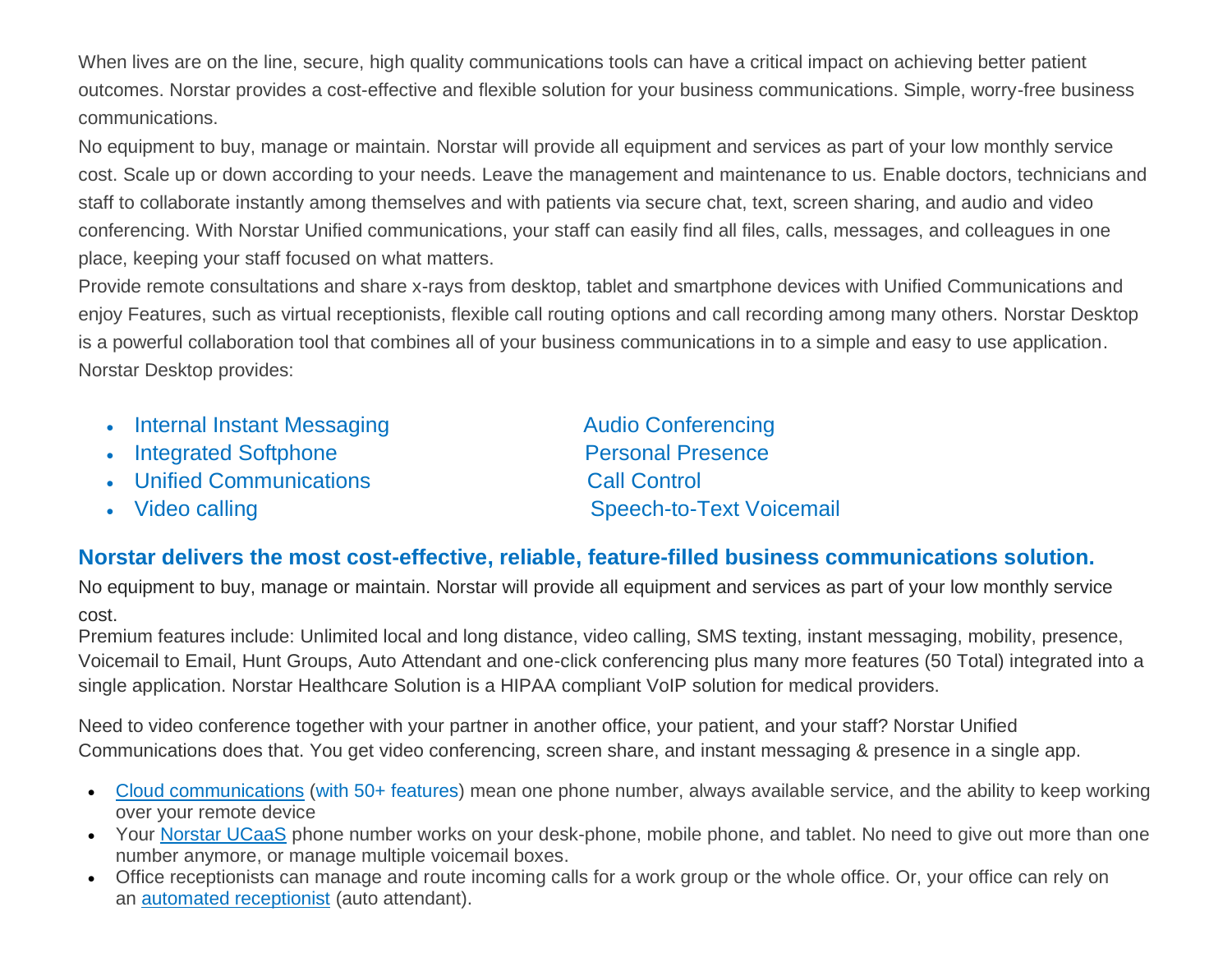- Calls transferred from the office receptionist will reach the intended party, anywhere, on their choice of device.
- Voicemail is delivered to your email inbox. Listen to the audio recording or read through the transcribed text.
- Call jump: This feature transfers the call seamlessly from your office to your mobile phone (and back) without the caller even noticing.
- Hear your clients clearly with superior voice call quality. Everyday interactions with clients and business partners are made simpler with powerful Hosted Voice [calling features.](https://www.norstartelecom.com/voice/hosted-pbx/features/)
- Voicemail with notification management: If employees happen to miss a call, they can receive an email transcription of any voice mails so they can more easily follow up with every caller.
- Hold a video conference for staff or doctors. Offer webinars for staff or patients. Share your screen and conduct an IM chat. Norstar One provides five real-time collaboration tools in one easy-to-use app, available for virtually any device.
- Access voicemails in your Inbox, delivered as audio files and transcribed to text.

## Safe, secure, reliable

Norstar is a HIPAA compliant VoIP solution for medical providers. Fully encrypted—other VOIP providers are not.

## SIP Trunking / VoIP



### **Consolidate Voice & Data with Business Class SIP Trunking**

Bring together your data, voice, and Internet over your IP connection to improve network capacity, increase . productivity and

reduce costs. SIP Trunks are significantly less expensive than traditional analog lines and PRIs.

## 24/7/365 SUPPORT



 24/7 troubleshooting and issue resolution with US based customer support. Norstar allows unlimited access to our USA-based live-answer support team so that we can provide training and support.

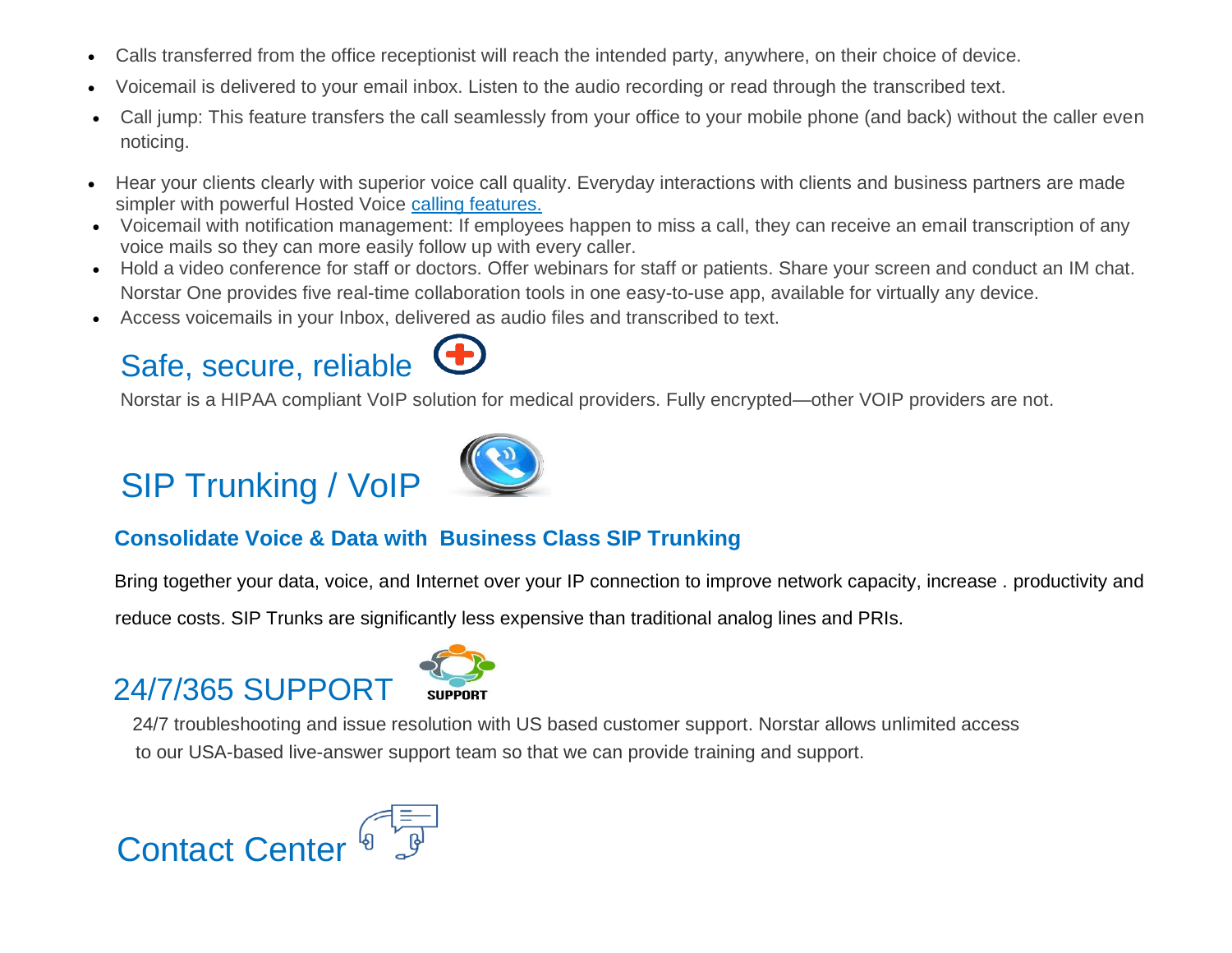Enhance your CRO with our powerful omnichannel support capabilities. Norstar's portfolio of flexible contact center solutions provides advanced features such as intelligent call routing and media handling and Interactive Voice Response (IVR). Contact center agents can respond to all customer requests through a single interface that is easy to use and navigate.

## Mobile Applications

### Diagnose, consult or collaborate with mobile-enabled conferencing.

Most medical professionals spend their time traveling from room to room, visiting patients. Norstar UC-One Mobile allows you to connect to coworkers and clients from your mobile devices. With the Norstar UC-One mobile application, you have the power of your entire business phone system in the palm of your hand. Norstar UC-One enables the level of mobility demanded by healthcare professionals with features such as Find Me - Follow Me, and the ability to access voicemail through email.

Norstar Cloud provides full video communication from our Video Phones, Video on the Desktop and Video on your mobile devices. Video calling is a default standard on the Norstar Cloud platform and it even supports Video Voicemail.

Send and receive messages tagged with patient data and care team information. Seamlessly access calling and secure texting from within Norstar mobile apps. And much more.

Manage your fleet of mobile devices from one portal in the cloud. You'll be able to keep tabs on every device and better control security and compliance settings system-wide.

Make calls from your cellphone without displaying your personal Caller ID information.



| <b>ID</b>                  |                              | Ë                      |
|----------------------------|------------------------------|------------------------|
| $\bigcirc$<br>으<br>٠       | ₩                            | $\mathbb{C}$<br>$\Xi$  |
| Start new call<br>C3       |                              |                        |
| $\mathbf{1}$<br><b>Q.O</b> | $\overline{2}$<br><b>ABC</b> | 3<br>DEF               |
| $\Delta$<br>GHI            | 5<br><b>JBCL</b>             | 6<br>MNO               |
| $\overline{7}$<br>PORS     | 8<br>TUV                     | $\overline{Q}$<br>WXYZ |
| $\frac{1}{2}$              | $\Omega$<br>٠                | #                      |
|                            | . .                          |                        |

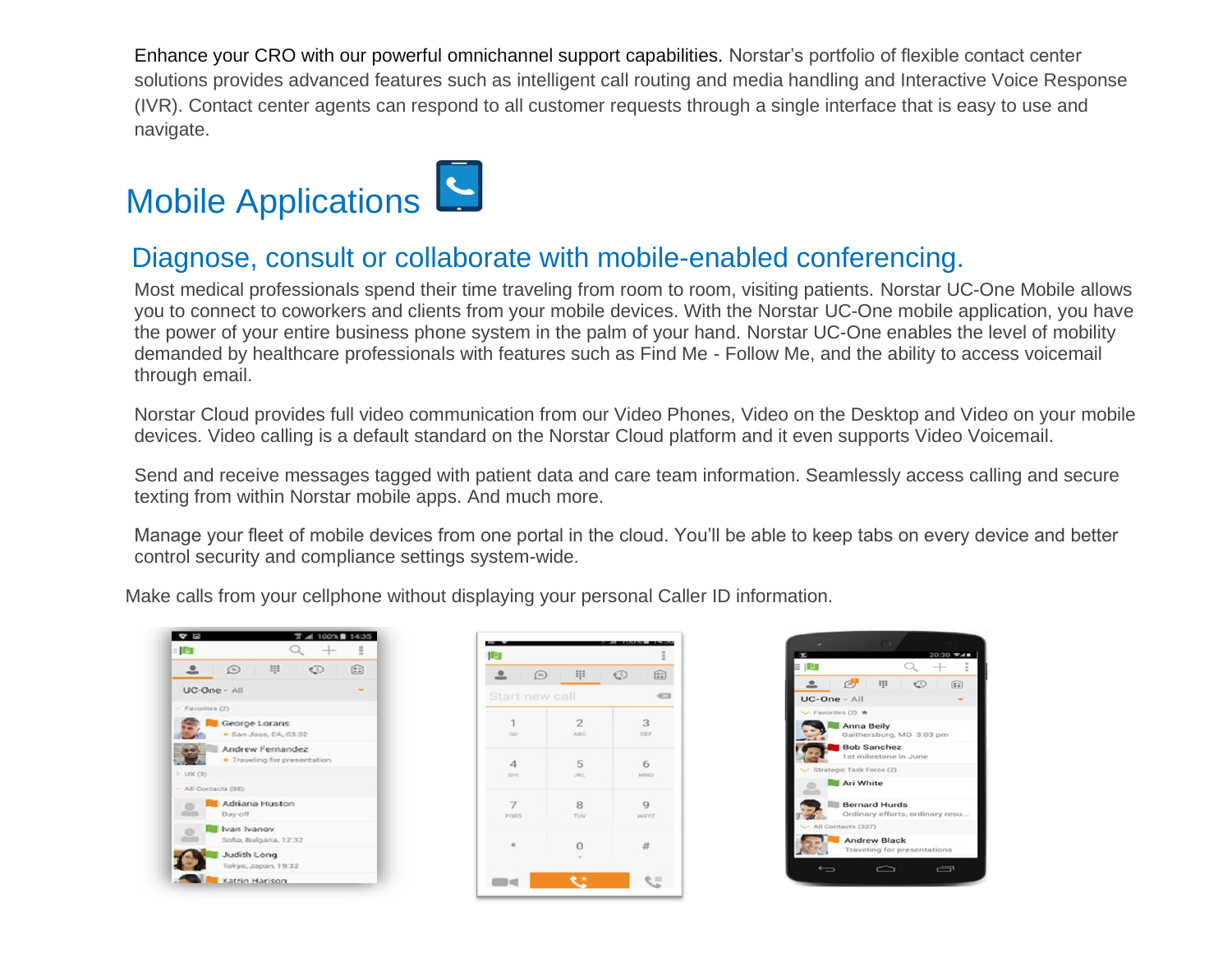*Mobile caller ID matches office phone identit*y

- o Use your business phone number from your cell phone.
- o Switch from Wi-Fi to your cellular network in times of bad connectivity.
- o Send and receive business SMS
- Use internal instant messaging
- o View personal presence
- Access voicemail
- o Check call logs

## **Affordable Pricing**

### • UNLIMITED CALLING US, CANADA & PUERTO RICO.

• A plan for every budget. Hosted Voice customers typically save 30% to 50% compared to traditional phone systems.

### **COMPARE PLANS**









Norstar Desktop is a powerful collaboration tool that combines all of your business communications in to a simple and easy to use application. Norstar Desktop provides:

- **Internal Instant Messaging Audio Conferencing Conferencial Integrated Softphone**
- 
- Video calling
- Personal Presence Unified Communications Call Control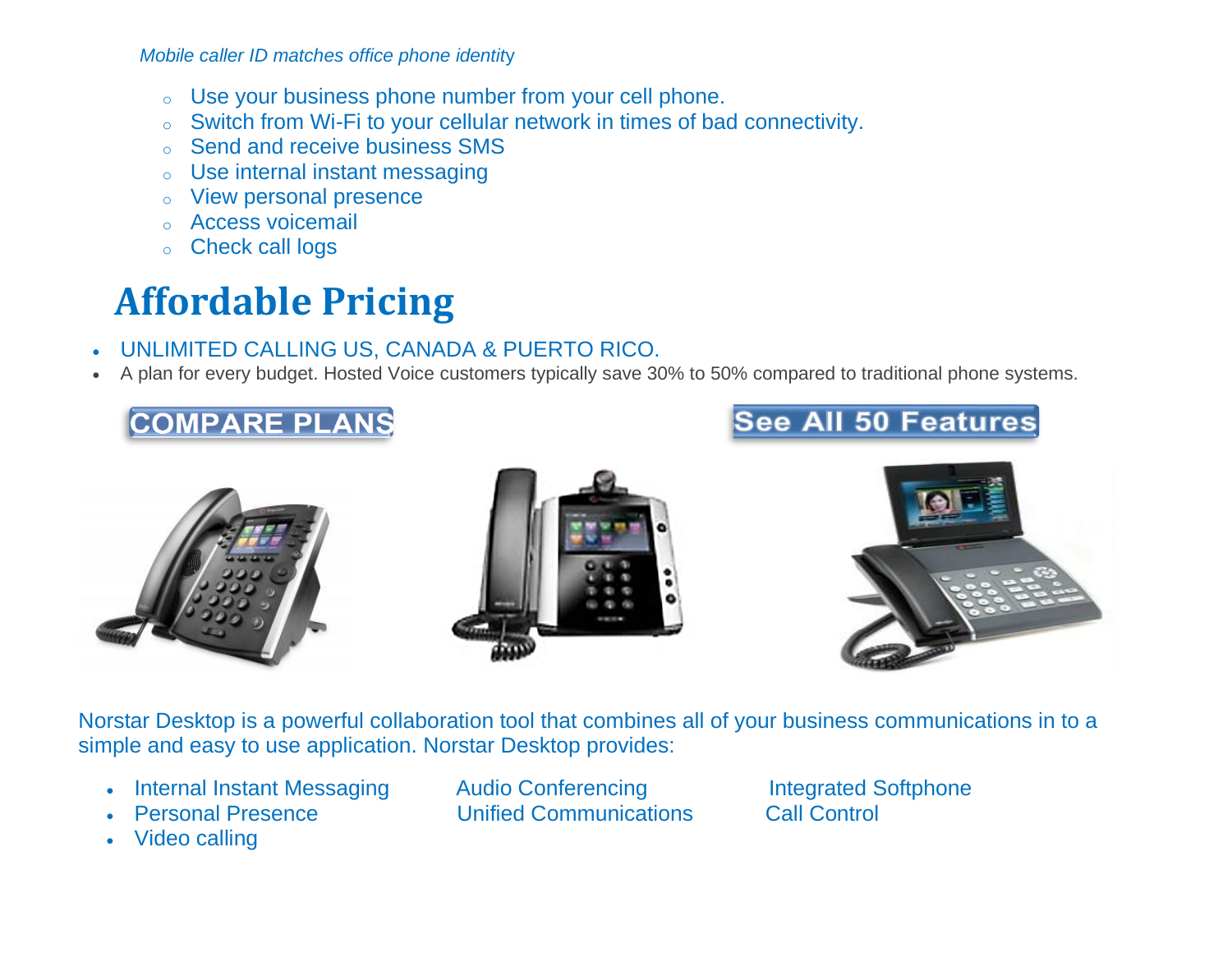

Video conferencing is a highly useful technology for real-time telemedicine and telenursing applications, such as diagnosis, consulting, transmission of medical images, etc… With videoconferencing, physicians and other paramedical professionals can discuss cases across large distances. Special peripherals such as microscopes fitted with digital cameras, video endoscopes, medical ultrasound imaging devices, otoscopes, etc., can be used in conjunction with video conferencing equipment to transmit data about a patient. Norstar provides full video communication from our Video Phones, Video on the Desktop and Video on your mobile devices.

## **Fixed Wireless**



Norstar's Fixed Wireless technology provides carrier-grade Ethernet connectivity delivered by microwave technology. Fixed Wireless is an excellent solution for high-capacity applications supporting voice, Multi Protocol Label Switching (MPLS) and Dedicated Internet Access (DIA) services. Fixed Wireless has 100% access diversity from traditional local exchange carrier (LEC) routes and offers a high-speed access alternative for businesses. Fixed wireless Internet networks employ encryption and high levels of security.

# **LTE Backup**

You can't afford to experience a network outage. We install fully integrated secondary circuits to support your uptime requirements and give you peace of mind. LTE Backup is great for medical & dental offices and clinics.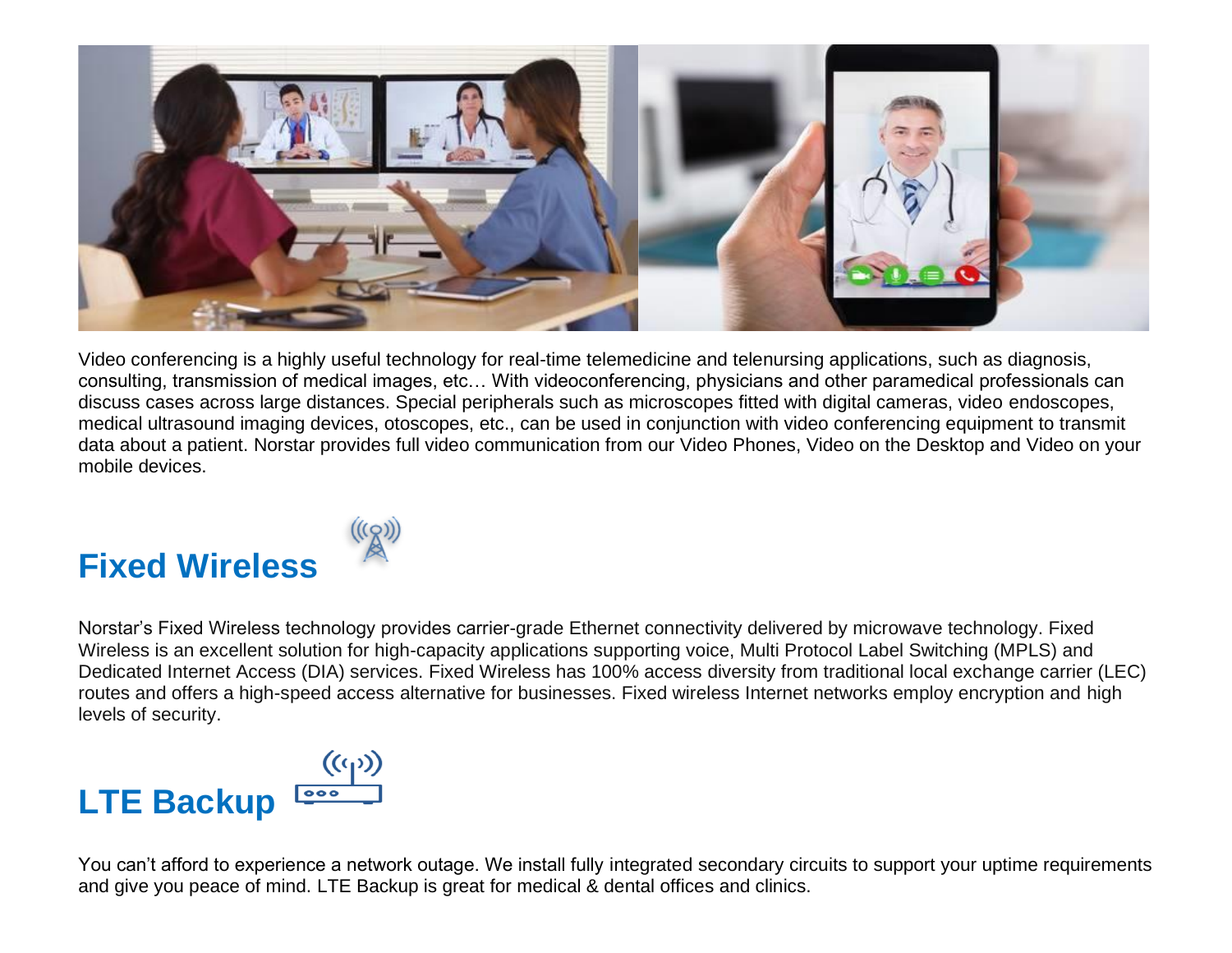



### **Norstar Network**

A Norstar Network infrastructure provides healthcare practitioners and institutions with the connectivity and bandwidth required to take advantage of better medical practices through technology. Telemedicine, remote diagnostics and alternative healthcare delivery methods are successful with the advanced Network fiber infrastructure. Greater bandwidth allows better patient care through real time face-to-face communication; connecting to healthcare professionals in remote locations or when a specialist is not available nearby.

- High-speed connections for staff, patients, and families.
- Secure, private networks for doctors, nurses, and office staff
- Network redundancy and business continuity solutions are available through our fiber networks and broadband wireless connections.
- Nationwide redundant MPLS network for maximum SLA-backed up-time. Our private MPLS network provides reliable, HIPAA-Compliant connectivity for health providers. Our carrier-grade, private MPLS network and nationwide fiber footprint offer reliability, security and uptime.

#### • Fast Internet Access Full Gig E-Services Private Metro Fiber Networks Our services can provide your healthcare organization with a network connection that's fast, secure and cost-effective, allowing doctors and staff to send all types of information, files and videos safely and quickly. We design hospital networks from the ground up to HIPAA requirements. Healthcare providers often lag behind in adopting new technology, but with the ever-increasing amount of patient data that must be stored, cloud is becoming the go-to solution. Cloud computing for healthcare provides an efficient and reliable computing solution that meets requirements of the industry, like HIPAA.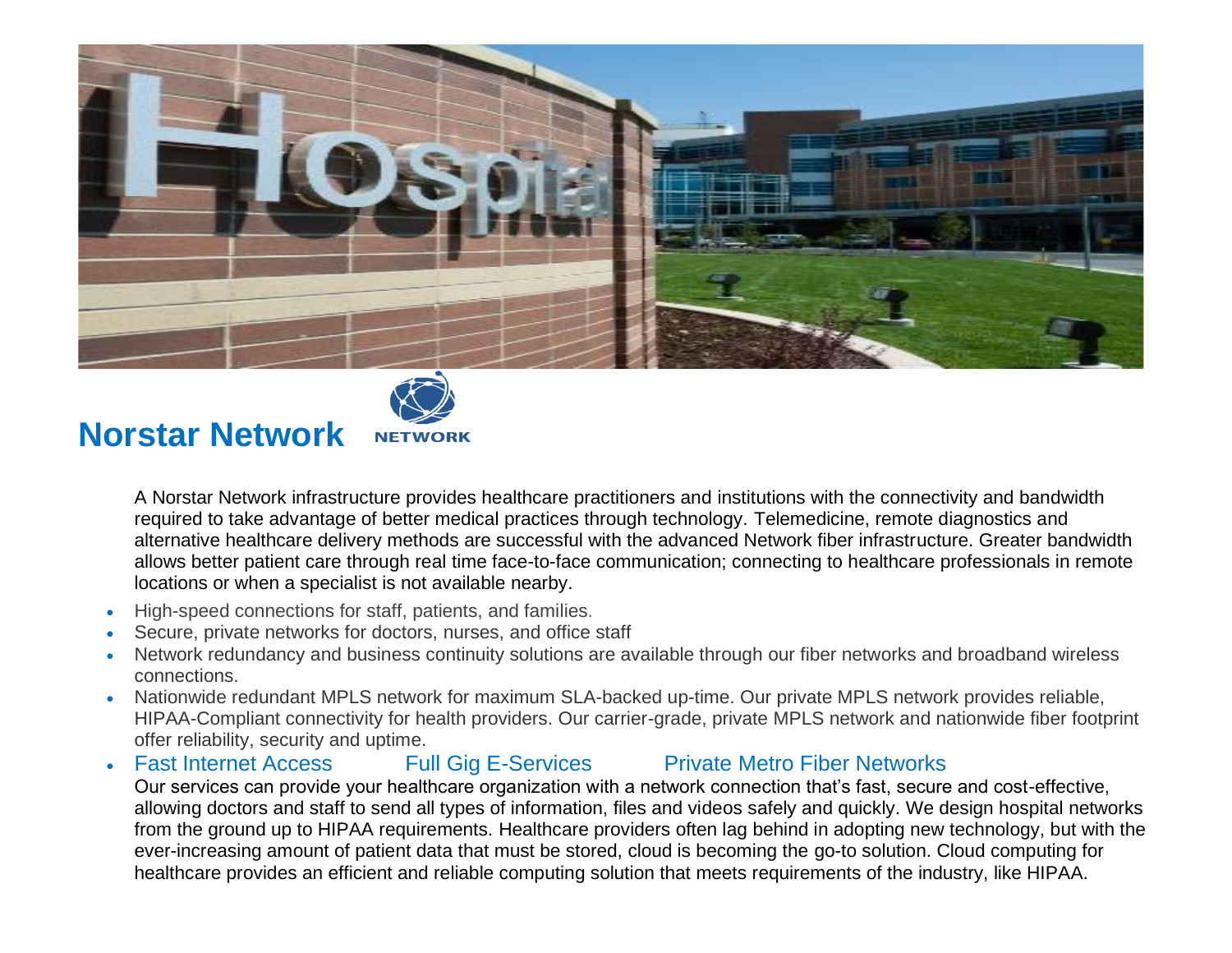

### Connect the entire office or facility with our fastest wireless Internet.

- Give patients & employees the ultimate experience with Norstar Wi-Fi. Managed Wi-Fi is a secure, scalable, end-to-end wireless networking solution that helps health care providers to provide seamless Wi-Fi Internet access virtually anywhere across its premises with comprehensive management tools that help manage and maximize wireless access.
	- o Stream and transfer files fast with no data limit.
	- o Give staff and visitors separate high-bandwidth networks.
	- o Receive automatic upgrades and easily monitor your network.

## Maximized Security



The security of your patients' information, as well as the security of your network, is sacrosanct. As a managed security services provider, we can help your organization Assess, Protect, Detect, and Respond to threats. We can provide risk mitigation analysis, as well as a complete security solution. Norstar works with our healthcare clients to deliver a truly secure network solution by integrating with our Firewall-as-a-Service solution. This enables the healthcare organization with DDoS protection, traffic filtering, Unified Threat Management (UTM) and much more. New standards require more stringent security standards for all devices that you use in treating patients. As technology changes and more devices are created and used, you need to ensure that you protect your staff and your patients while they are in your care. However, no matter how effective a tool may be, it must be handled correctly. This is where our expertise really comes into play. We have an experienced and knowledgeable team, that is ready to act at the shortest notice in order to keep the data flow flowing. We believe in fast response, competence and accountability and we don't hesitate to assume these roles.

## Secure your network with a business-grade firewall.

Norstar Unified Threat Management (UTM) provides advanced comprehensive, multi-layered security that safeguards your network and information assets against viruses, malware, and emerging cyber threats. Norstar managed network services combine Next-Gen Firewall, Intrusion Detection/Prevention, endpoint protection, authentication, Content Filtering, and Antivirus & Anti-phishing for a complete, integrated, end-to-end network security solution.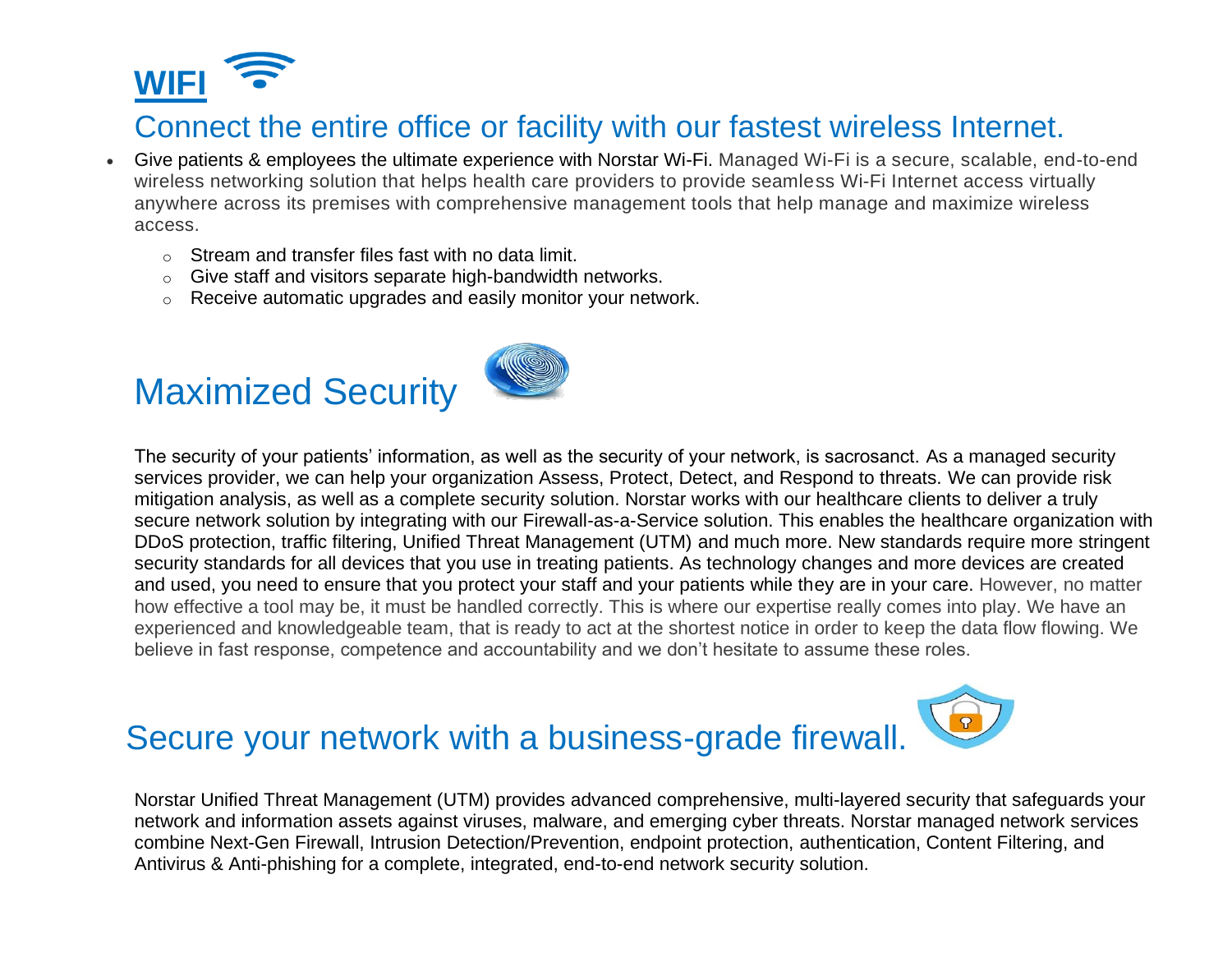## Norstar DDoS Mitigation



With Norstar, you'll get access to an easy to use, enterprise-grade powerful technology system with no on-site maintenance required and around-the-clock support. Upgrade your system—and your quality of service. Experience simple setup, automatic updates, and user-friendly admin portal. 24/7 US based support.

### SD-WAN



An SD-WAN solution provides the most flexible, reliable and cost-effective basis for supporting the applications and branch offices. Latency, packet loss and jitter are measured for each circuit, which allows traffic to be redirected as needed to reduce congestion and ensure top-notch performance for critical applications. SD-WAN offers reliable connections and application performance. It does this by providing redundant failover to the best available circuit. A managed SD-WAN solution will also include 24/7 monitoring of all WAN traffic to control load balancing to meet your specific needs.

## Backup & Disaster Recovery



Enterprise grade backup, disaster recovery and business continuity solutions. Our business continuity planning is crucial to Health Care industry; we ensure all of your data, documents, contacts and applications are backed up so that hardware issues, data breaches, or other IT issues don't lead to downtime. No matter what disaster hits, you'll always have everything you need to continue working on your cases. Protect your EMRs with secure, off-site data storage. Full regulatory compliance for audits. Encrypted transmission of patient files.

### **DATA CENTER SERVICES**

Secure, compliant data center colocation to run your servers.